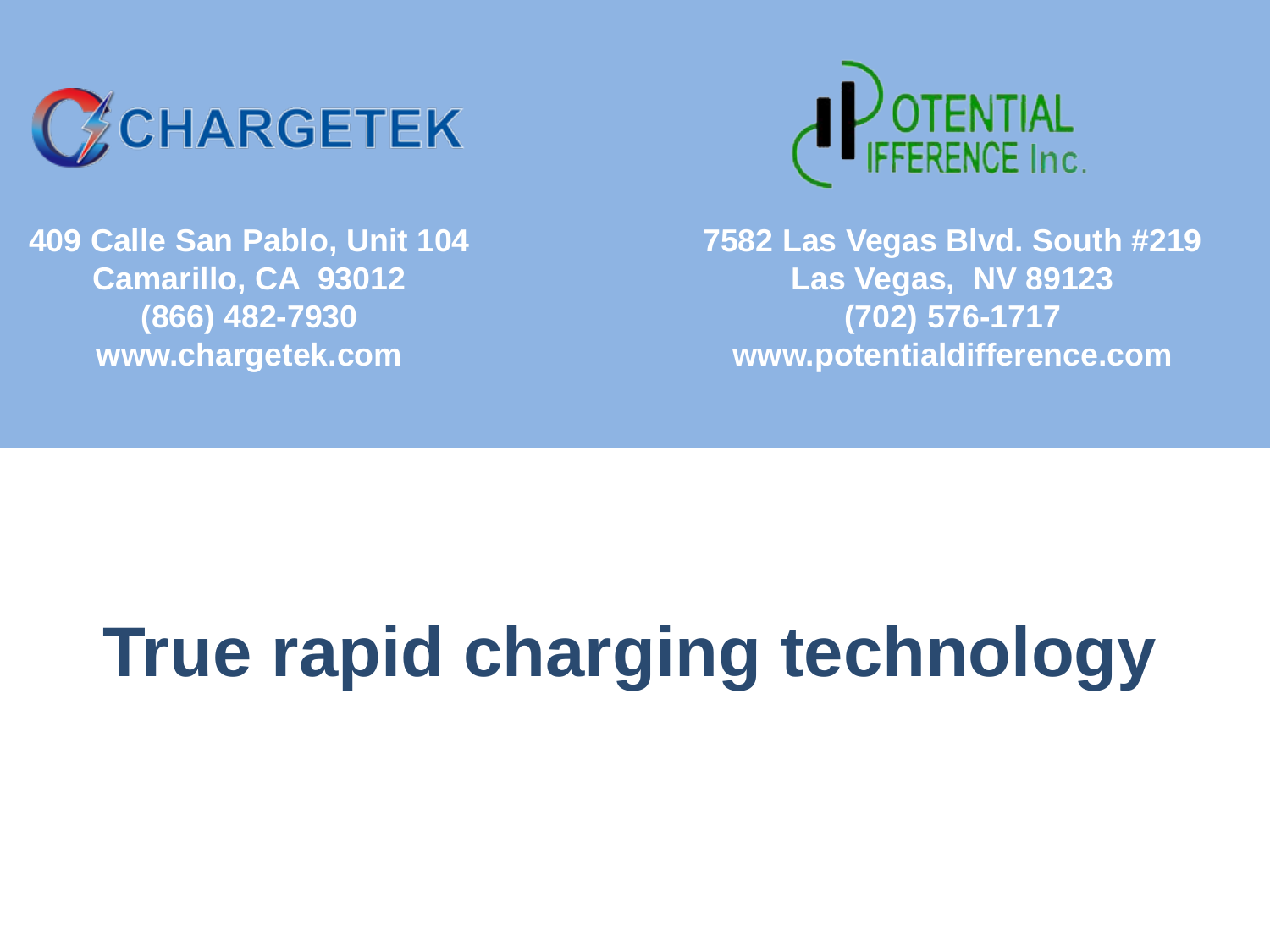## **Rapid charging: breakthrough technology**





**There have been many rapid charging claims and products in recent years. Chargetek has developed a true rapid charging technology. It can safely provide an 80% charge in 20 minutes. Based on proven patents, chemical analysis, and confirmed with extensive testing, there is no doubt that our company's technology outperforms anything available on the market today. This technology is currently available through licensing or finished product.**

- Patented and proven rapid charging algorithm
- Applicable for batteries ranging from lithium ion 18650 cell to 20,000Ahr batteries
- Applicable for lead based chemistries such as AGM, SLA and maintenance free
- **Applicable for lithium cobalt oxide and lithium iron phosphate**
- Does not overheat or overvoltage the battery
- Closed loop feedback of temperature, voltage and charge current ensures safe and optimal charging
- Proprietary software can be customized per application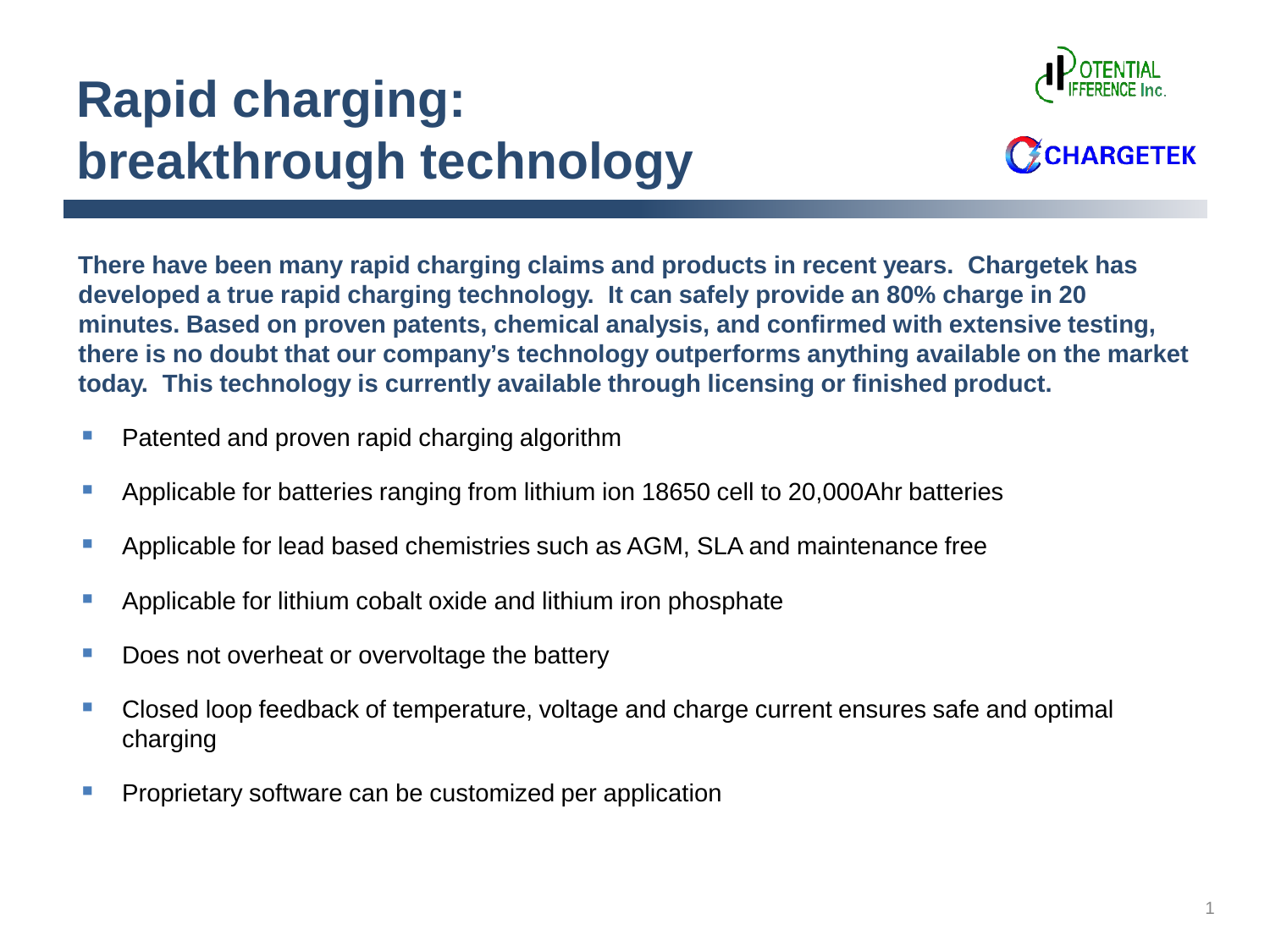

### **Rapid charging features**



#### **We can safely provide a 20% – 80% charge in 20 minutes**

- *Applicable for batteries ranging from lithium ion 18650 cell to over 20,000Ahr batteries*
- Applicable for lead based chemistries such as flooded, AGM, SLA and maintenance free
- Applicable for lithium cobalt oxide and lithium iron phosphate
- Does not overheat or overvoltage the battery
- Closed loop feedback of temperature, voltage and charge current ensures optimal charging
- Proprietary software can be customized per application
- Extensive engineering support to realize the rapid charger for your specific application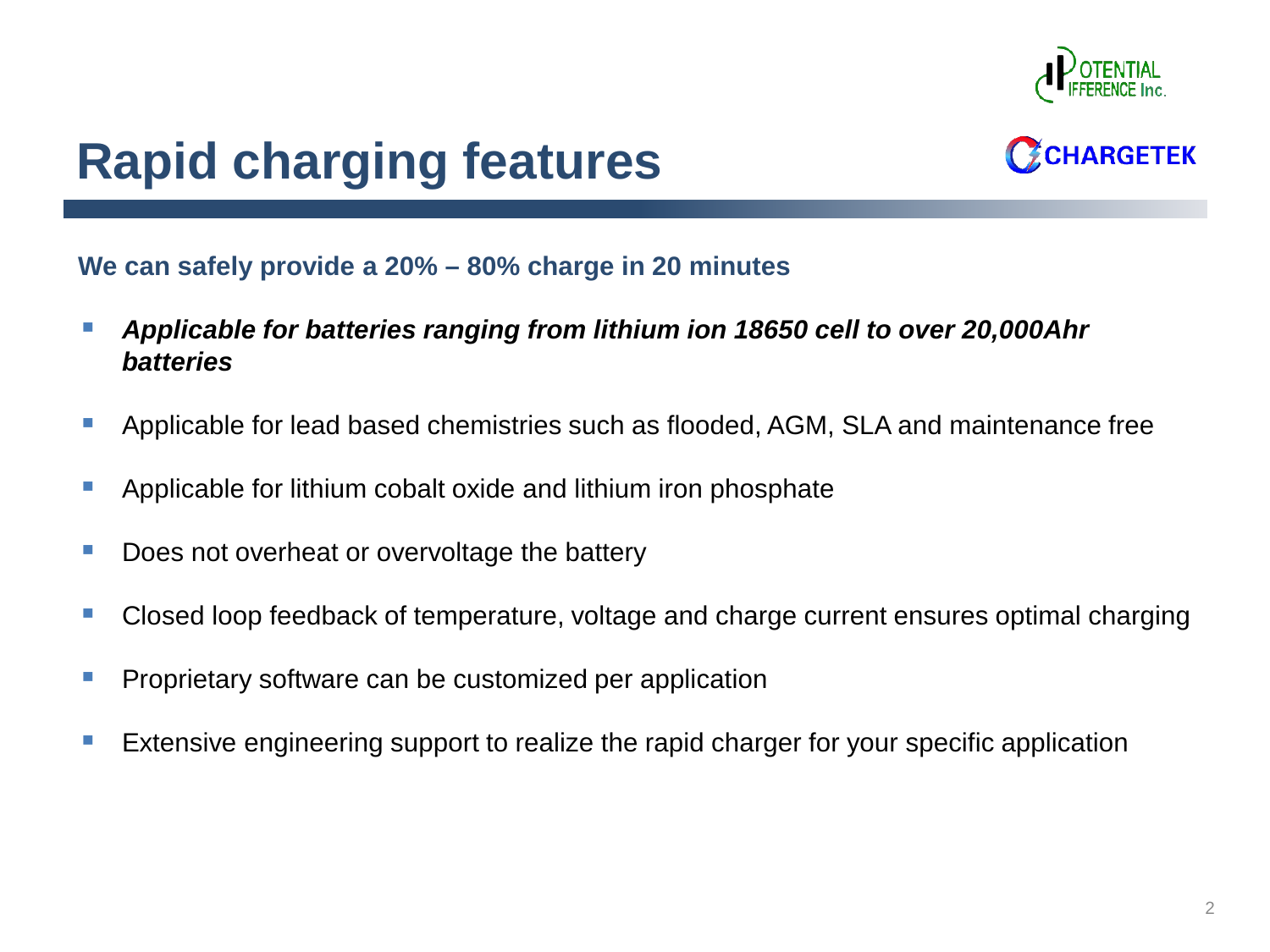

### **Rapid charging applications**

### CCHARGETEK

#### **Solar and wind power Forklifts**



- Able to use maximum power when available
- **Power scalable depending upon weather** conditions



- Capable of charging two trucks simultaneously at full power
- Reduces cost of extra trucks
- Minimizes downtime of personnel and equipment

#### **Portable equipment First responders**



- Provides high availability
	- Rapid charger can be embedded on an OEM basis



- **Provides peak conditions of batteries at all** times
- Able to charge quickly during emergencies



- Provides for significant opportunity charge
- Applicable to a wide range of battery pack voltages
- Rapid charger can be embedded on an OEM basis

#### **Electric vehicles Material handling Material handling**



- Provides high availability
- **Minimizes downtime of personnel and** equipment
- Rapid charger can be embedded on an OEM basis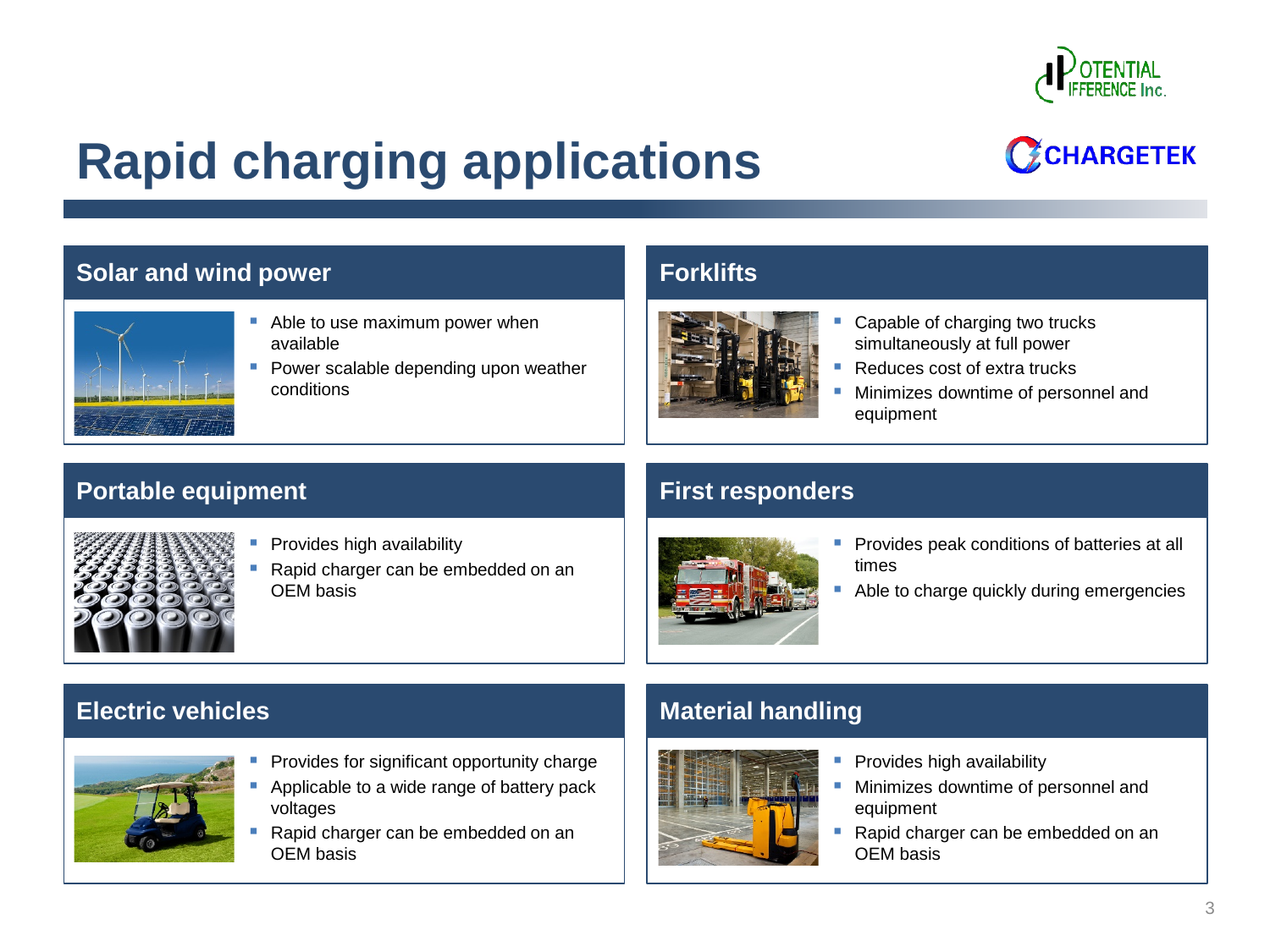## **Concurrent rapid charging of a dual battery bank system**





#### **Great cost effective solution for material handling and alternative energy applications**

- Our patented and proven algorithm can rapid charge two large battery banks from one charger
- Each battery bank is independently regulated
- Faster charging results in lower required battery pack capacity
- Charge and discharge cycles occur alternately
- Drastically reduces charger cost and space
- Modular design provides redundancy and fault tolerance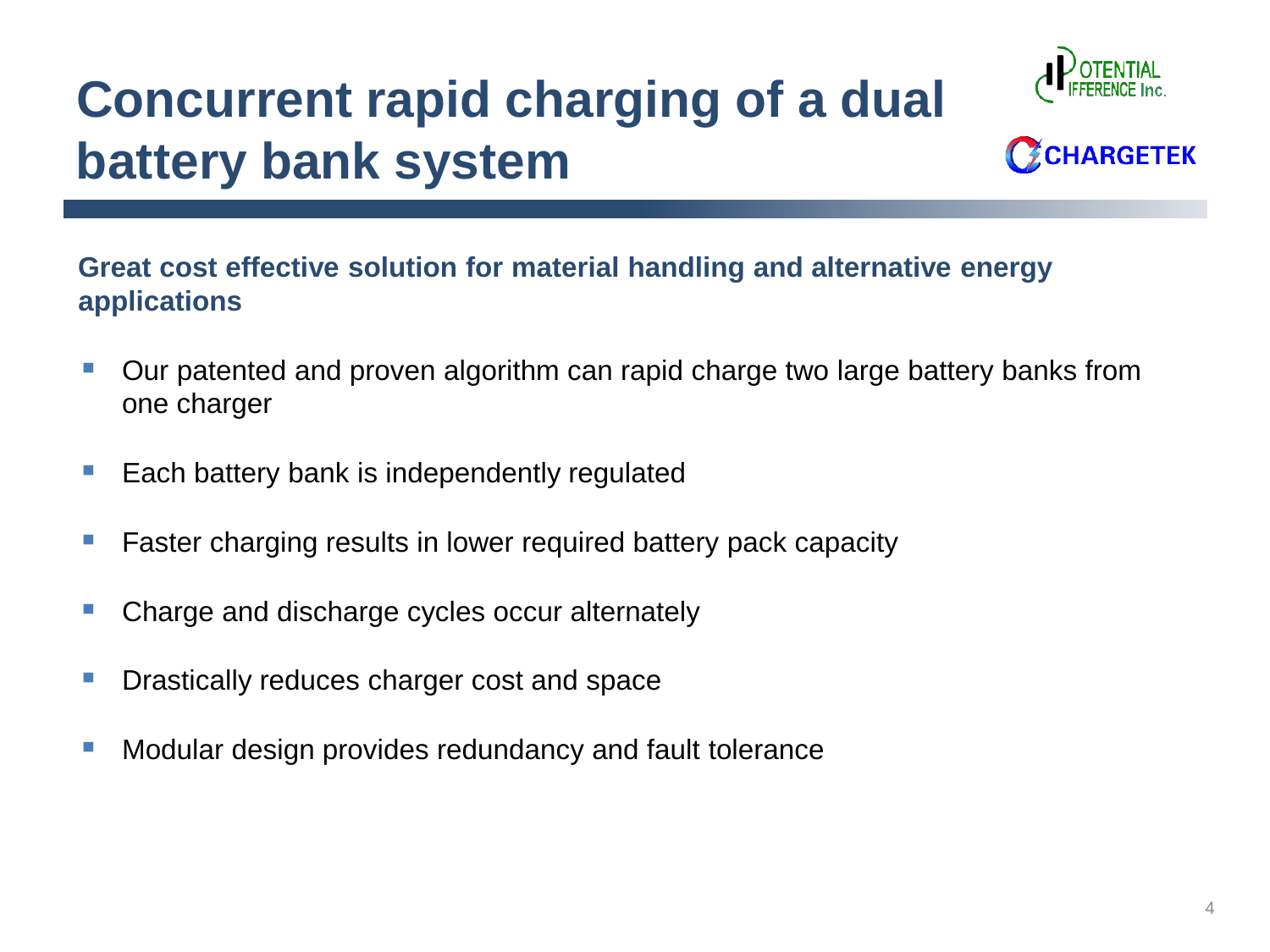

### **How concurrent charging works**

#### **Overview of operation**

The battery charger has two ports, one for each battery pack. Battery pack 1 and battery pack 2 are alternately charged and discharged. In the figure below, the battery voltage curve is depicted in green, the battery charging current is depicted in red and the battery discharge current is depicted in purple.

A positive voltage slope (voltage increase) is generated during charge. A negative slope (voltage decrease) is generated during discharge. The flat area is the rest period of the charging cycle. The positive charging current amplitude can be three to four times the magnitude of a conventional charger due to our patented algorithm.

The industry standard charging current is based upon the amp hour (Ahr) rating of the battery and is denoted by C. For example, if each battery pack is 500Ahr, then the standard charge rate would be in the range of C/3 - C/5 resulting in a charging current range of 100 - 170 amps. There would be variations depending upon the characteristics of a particular battery. For this particular application, the charge current would be set to 2C (1000A) with a 50% duty cycle resulting in a charge rate of C or 500 amps. The discharge current would subtract from this slightly. The resulting charge time would be approximately 1.1 hours. This charge time is two to three times faster than what would be attainable using a conventional charger. With a conventional charger, the charge current would be limited to a maximum of C/3 or 170 amps.

The cost savings would be significant since there is only one charger required for two battery packs. In addition, at least twice as many battery packs could be charged in the same time. In summary, our charger has four times the charge capacity of a conventional  $\blacksquare$ charger.  $5$ 

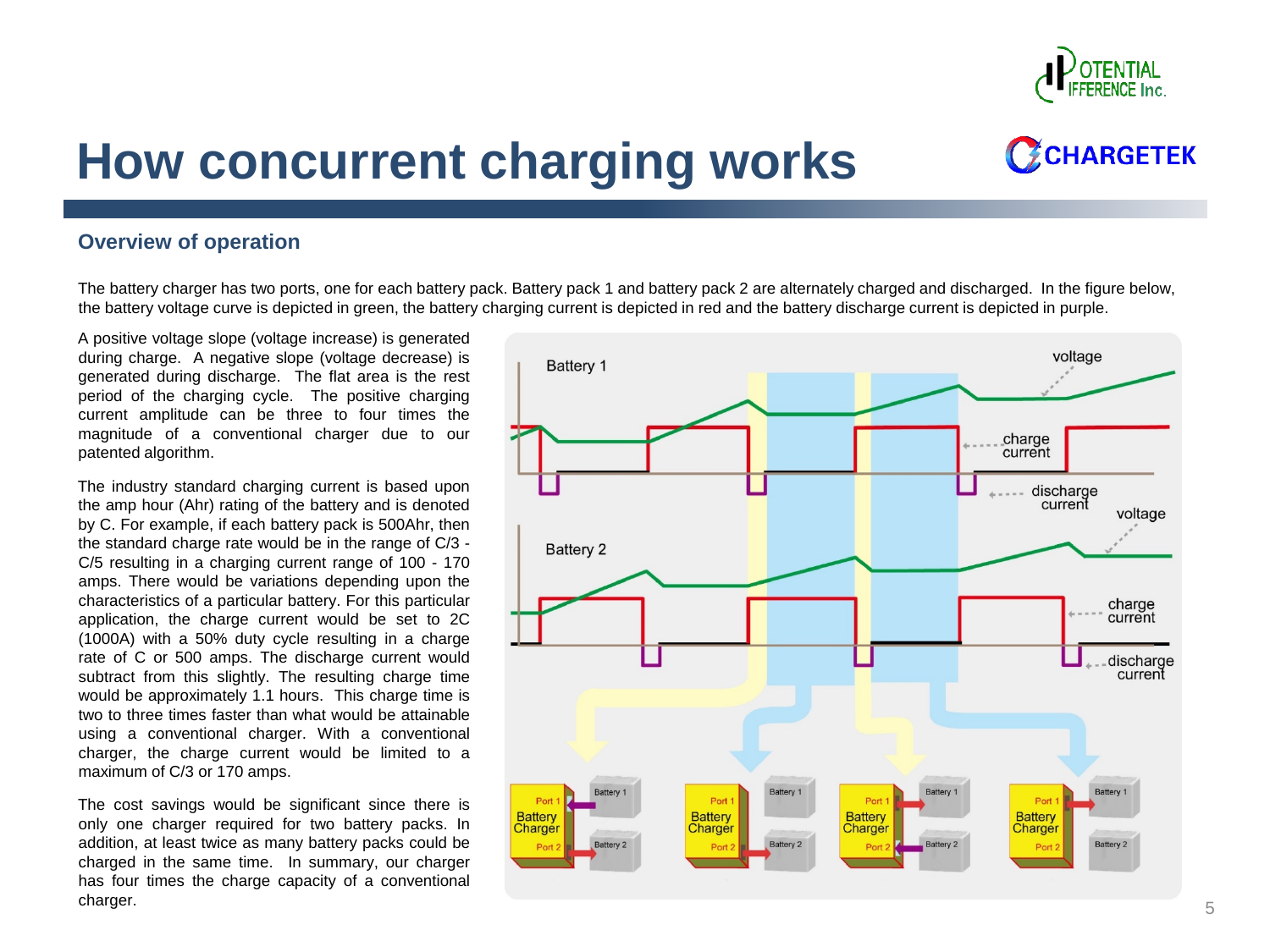

### **Motorola X free fall TV commercial**

CCHARGETEK

#### **Moto X: Charge 8 hours of battery life in 15 minutes**

#### **Our technique in comparison**

- 8 hours of battery life in 6 minutes
- **Diverment Cover 21 hours of battery life in 15 minutes**

#### **Calculations**

- Rated battery capacity is 48 hours.  $8$  hours = 17% of rated capacity (8h/48h)
- Our algorithm will charge from 20% to 80% (60%) in 20 minutes
- **IDED:** In 15 minutes, provides a 45% charge (15/20 = 75%, 75% of 60% = 45%)
- $17\%$  / 45% x 15 minutes = 5.67 minutes =  $\sim$  6 minutes
- $\approx 45\% \times 48$  hours = 21.6 hours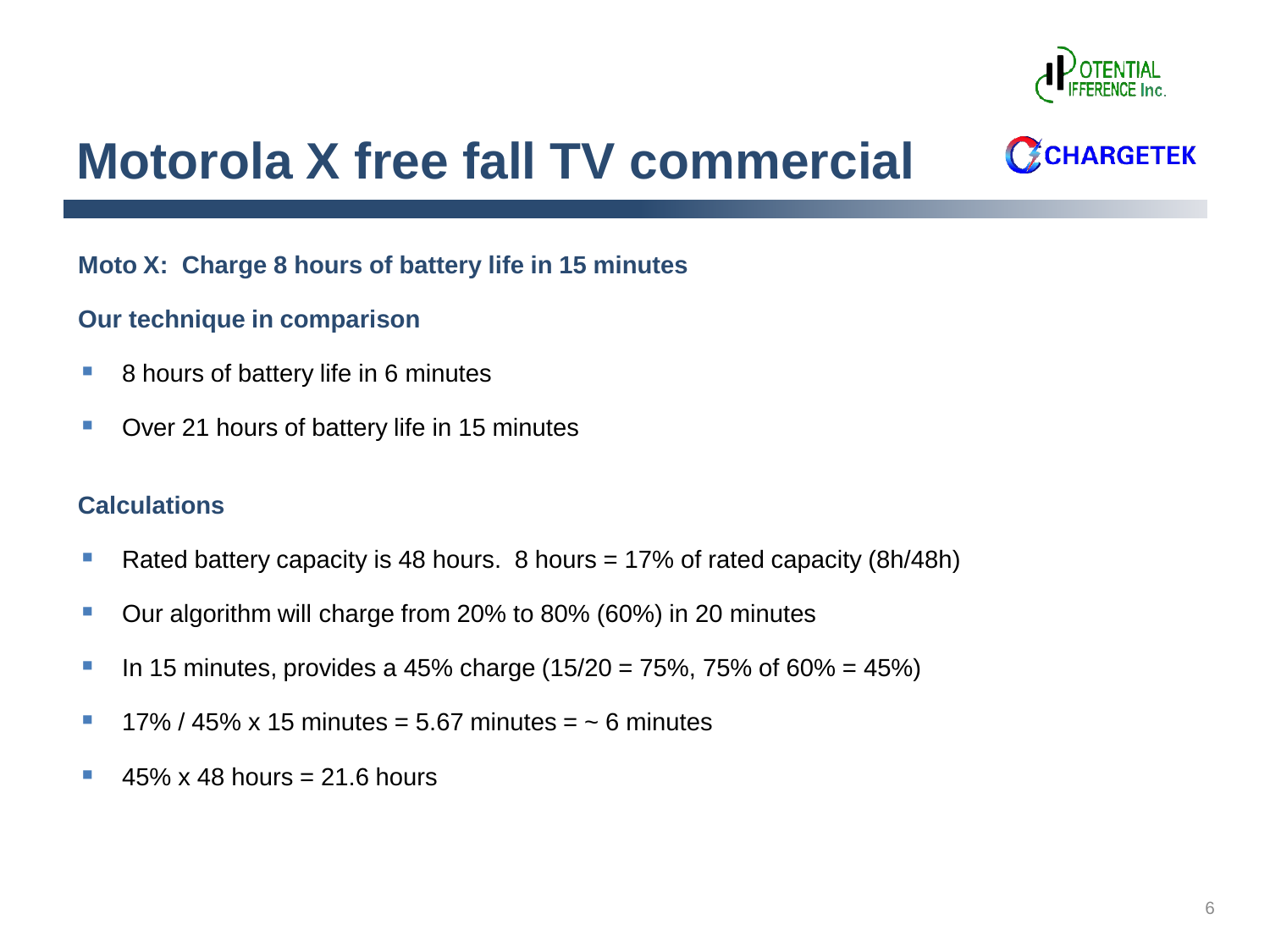

### **Obstacles to rapid charging**



#### **Batteries have three intrinsic limitations during a charge cycle.**

- Maximum battery voltage
- Maximum battery temperature
- Maximum allowable charging current

**Exceeding any parameter can cause undercharging, overcharging, overheating or physical degradation, resulting in severely reduced battery life. The challenge is to maintain a significant charge acceptance while charging at an elevated current.**

**The consequence of conventional high current charging results in concentration polarization and electrochemical polarization**

- Electrochemical polarization is an imbalance of ions and a difference in electrochemical reaction speed between the two battery electrodes. This reduces the charge acceptance and causes excessive battery temperature
- Concentration polarization, where the battery solution (electrolyte) has a higher concentration at one electrode than the other. That causes excessive voltage that damages the battery.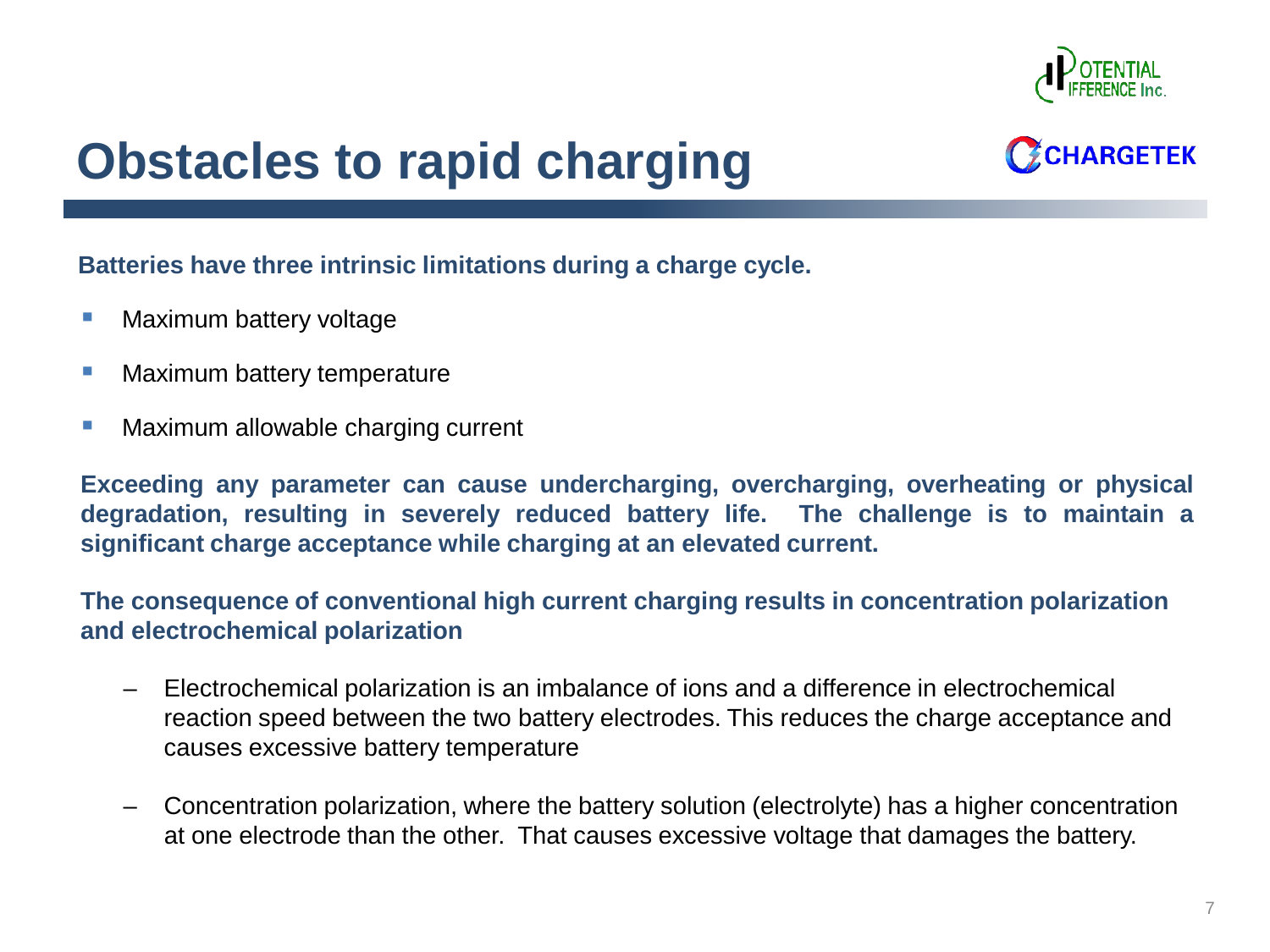

### **Rapid charging a Panasonic 18650**

**To replenish 60% capacity for a 3000mAhr capacity cell in 20 minutes, an average current 5.4 amps is required:**

**Average current = 60% x amp hour capacity x (60min /20min) = 5.4 amps**

**The average manufacturer recommended charging current is .883 amps.**

**How to provide the current required while maintaining battery safety and life? Our algorithm circumvents the battery's physical limitations:**

- Reduces electrochemical polarization by providing regular rest periods to allow the ions to disperse evenly between the two electrodes
- Concentration polarization is eliminated by applying a comparatively short duration reverse pulse, either preceding or following the positive charge pulse
- Temperature, voltage, and charge acceptance are continually monitored, and from that feedback, the parameters of the charging algorithm adjust continually

#### *Our algorithm has successfully made true rapid charging possible!*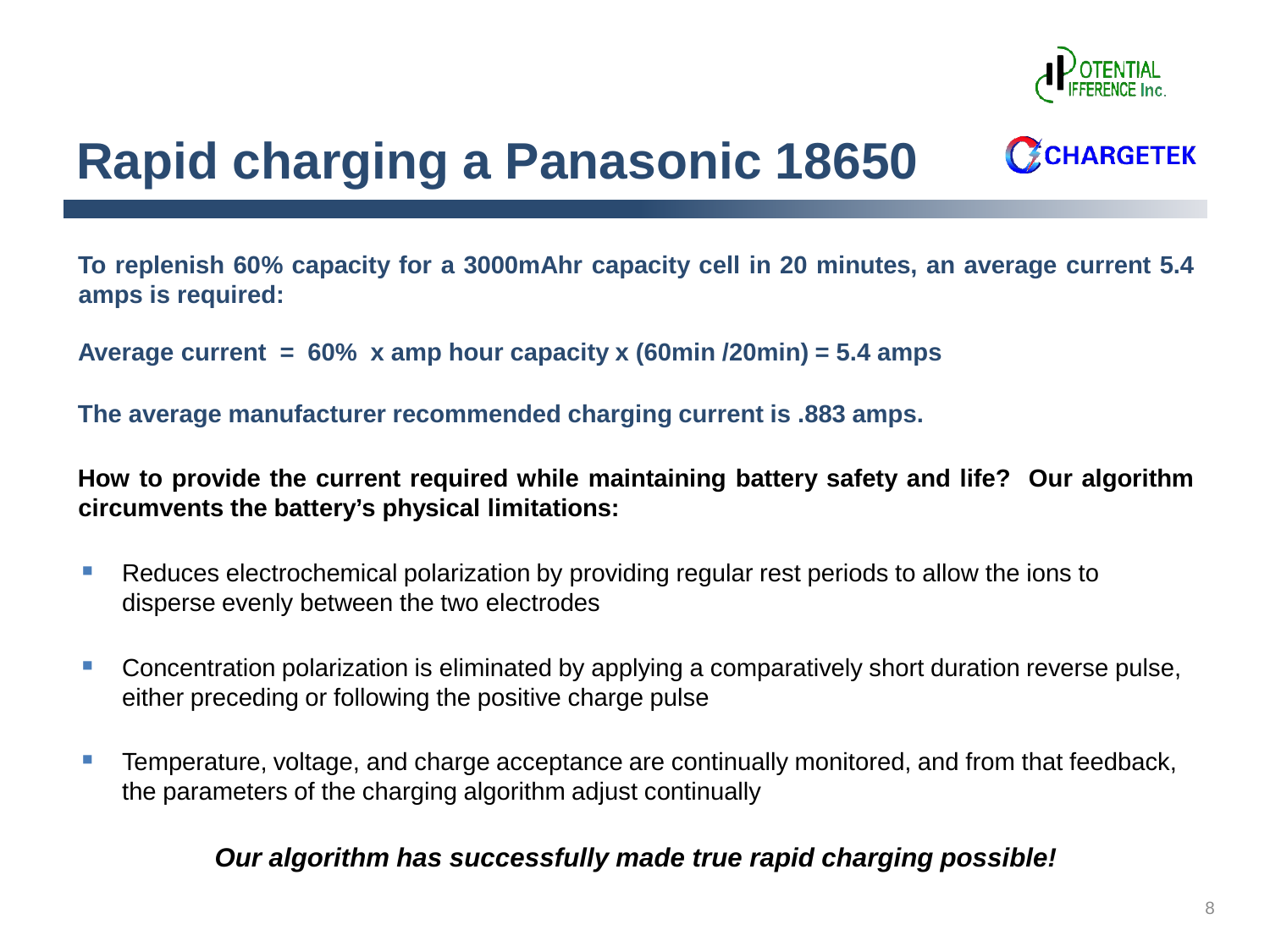

### **Rapid charging algorithm**



By reducing heat generating charge acceptance problems and electrochemical polarization, we are able to recharge at exceptionally high currents.

The graphic below depicts the critical waveform parameters.

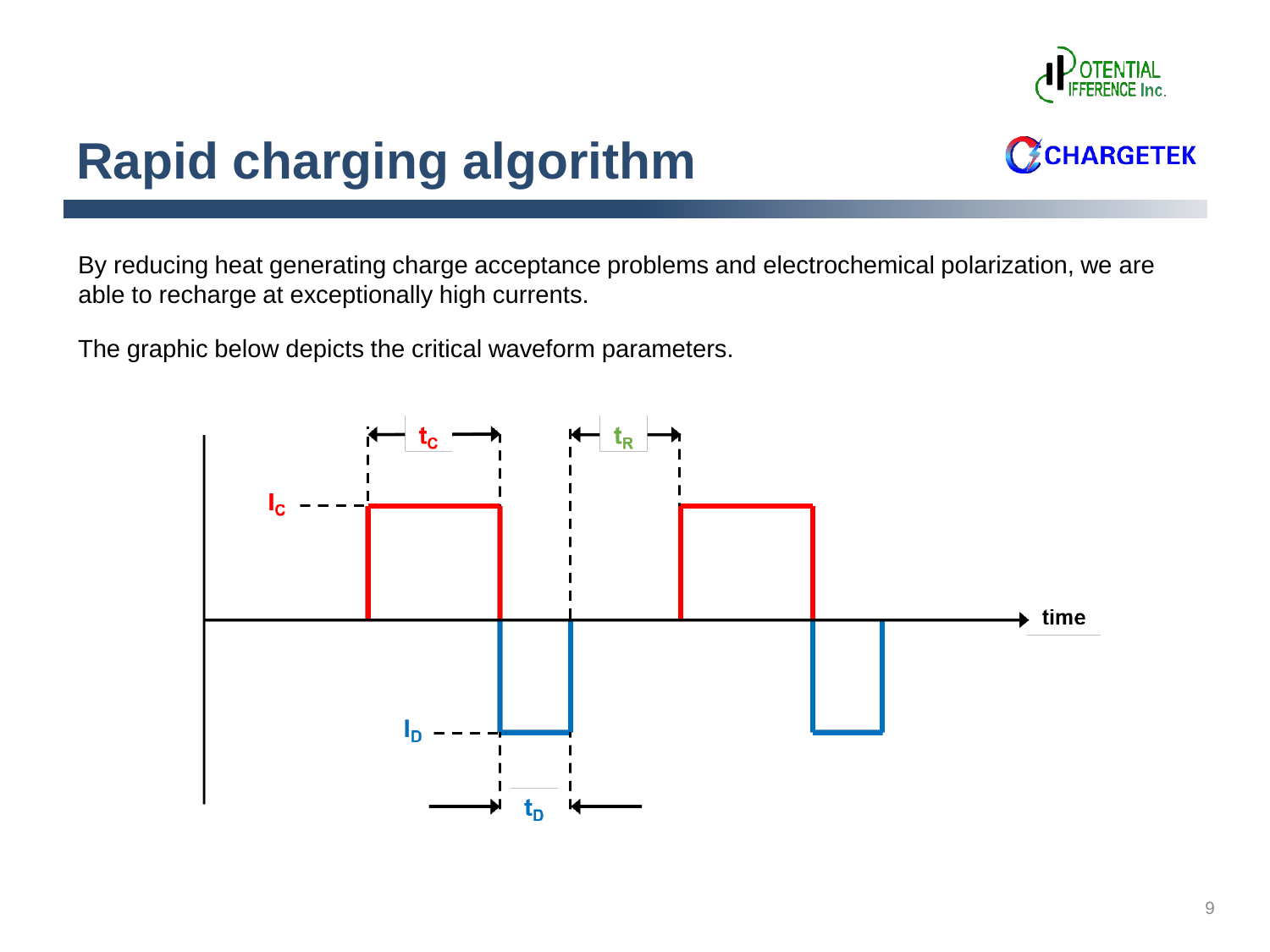

### **Rapid charging algorithm (cont'd)**

**Our rapid charge technique is comprised of three fundamental components:**

- **Charge current pulse:** The amplitude  $(I_C)$  and duration  $(t_C)$  is depicted in red. A charge current of two to three times the amp hour rating of the battery is typically employed
- **Discharge current pulse:** The amplitude (I<sub>D</sub>) and duration (t<sub>D</sub>) is depicted in blue. The magnitude of this current is equal or greater to the magnitude of the charge current. The time duration is a fraction of the charging current
- **Rest time:** The battery current is zero (t<sub>p</sub>)

During the entire charging process, battery temperature, rate of temperature change, battery voltage and current are continually monitored and modulated by the proprietary PDI/Chargetek software. The parameters of the algorithm are adjusted in real time during the charge.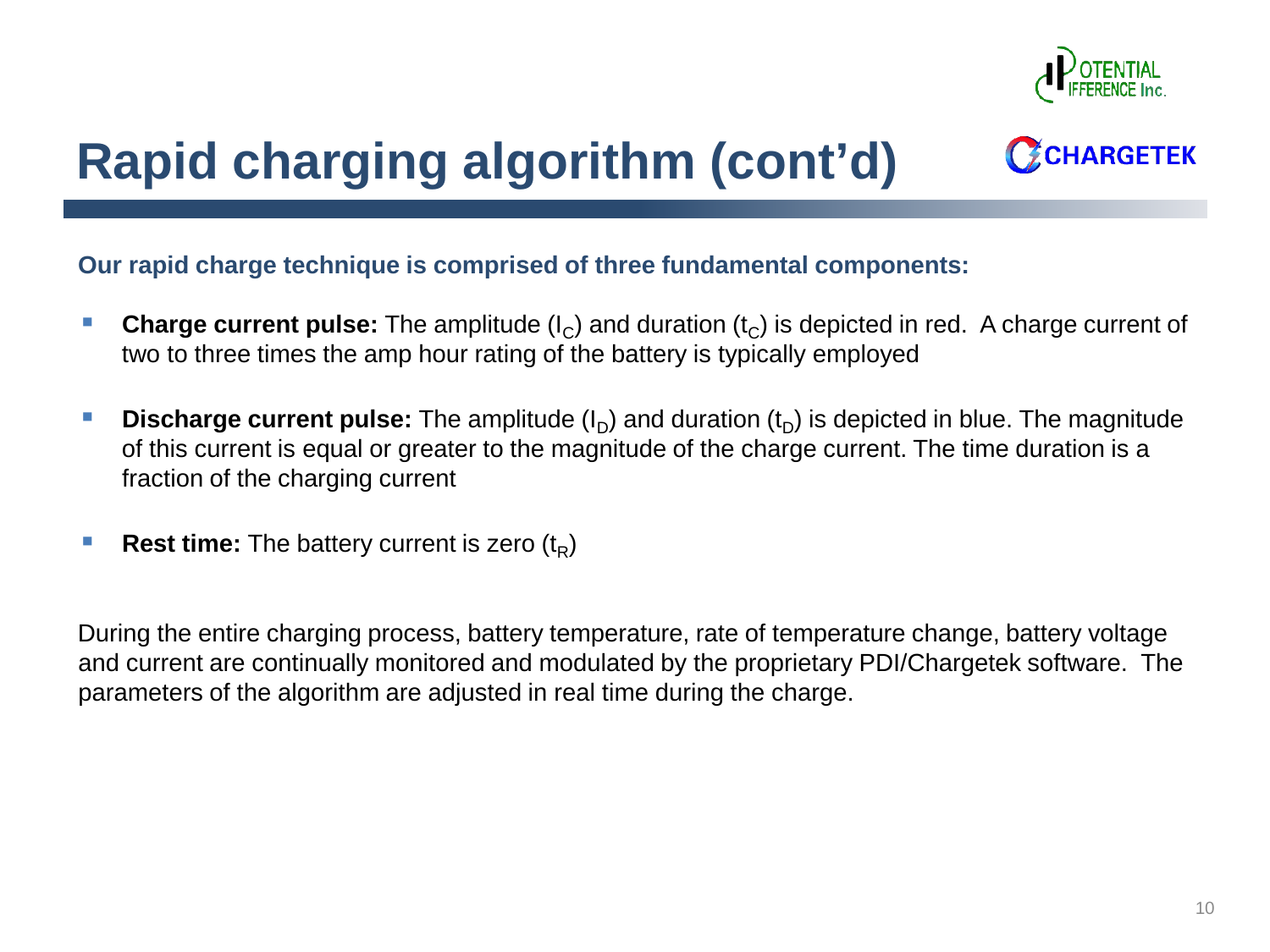

### **Battery voltage**

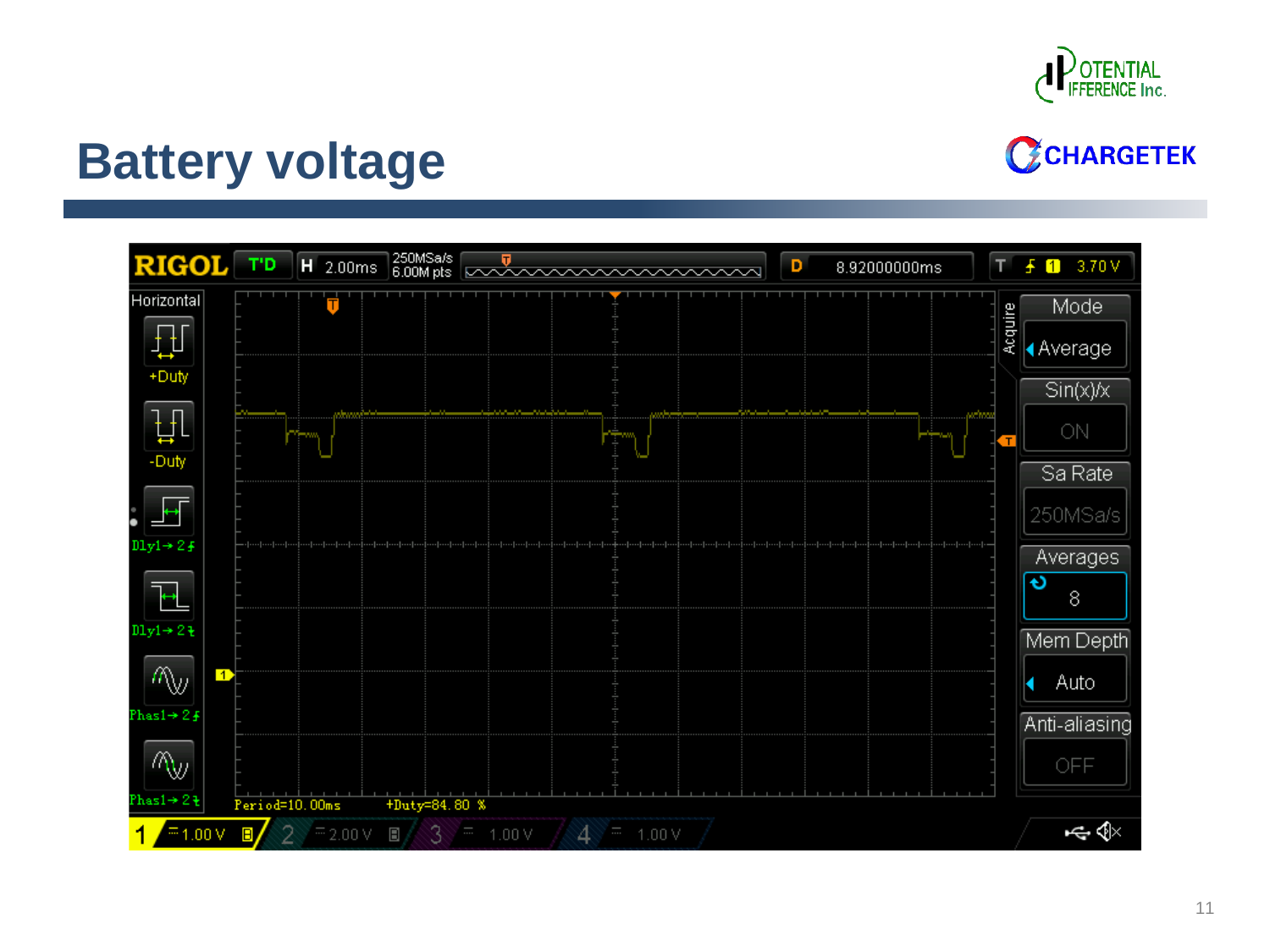

### **Rapid charge current**



**Vertical resolution = 4.5A/div** <sup>12</sup>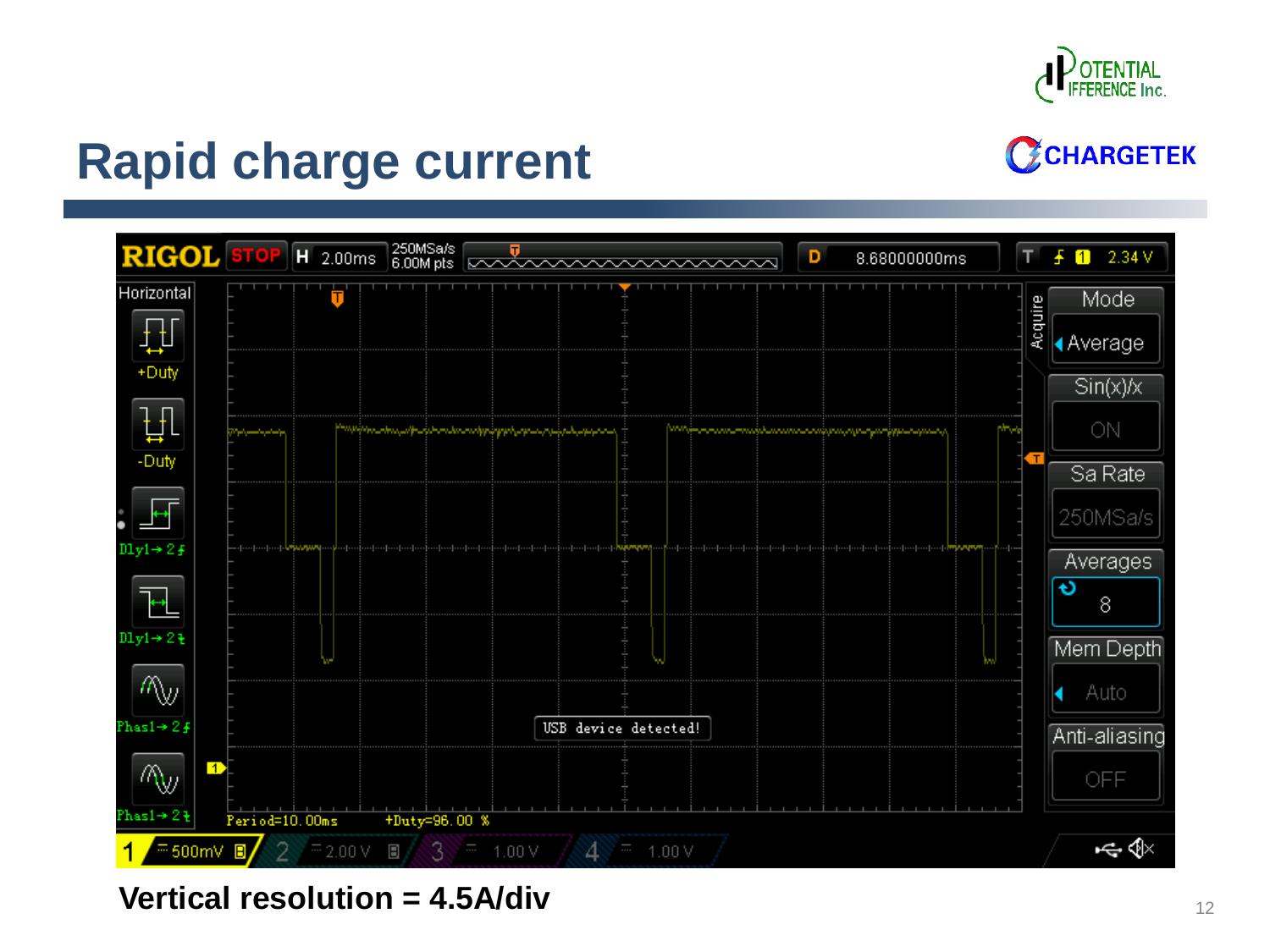

### **Empirical data**



**Data was taken for over thirty batteries from five distributors. This data summary is for three batteries charged with different charging parameters. We are in the process of testing fifty cells with various charging parameters to determine the optimal charging configuration for this particular cell. We will also determine if there are any adverse effects on life time or capacity over hundreds of cycles.**

|                | alpha | beta | gamma | duty C | Duty D | lpC | Ip D            | Seq        | <b>Tmx</b>     | Cap (1.5A) |
|----------------|-------|------|-------|--------|--------|-----|-----------------|------------|----------------|------------|
|                | 1.5   | 0.88 | 30    | 85     | 6.0    | 8   | 8               | D-C        | $<$ 42 (gauge) | 1.87       |
| 2              | 1.5   | 0.88 | 30    | 85     | 2.8    | 8   | 8               | $D-C$      | $<$ 40 (gauge) | 1.84       |
| 3              | 1.5   | 0.88 | 30    | 85     | 6.0    | 8   | 8               | $D-C$      | <42 (gauge)    | 1.83       |
|                |       |      |       |        |        |     |                 |            |                |            |
|                | alpha | beta | gamma | duty C | Duty D | lpC | lp <sub>D</sub> | <b>Seq</b> | <b>Tmx</b>     | Cap (1.5A) |
|                | 1.5   | 0.88 | 30    | 80     | 3.0    | 8   | 8               | D-C        | $<$ 43 (gauge) | 1.636      |
|                |       |      |       |        |        |     |                 |            |                |            |
| $\overline{2}$ | 1.5   | 0.88 | 30    | 80     | 3.0    | 8   | 8               | $D-C$      | <42 (gauge)    | 1.78       |